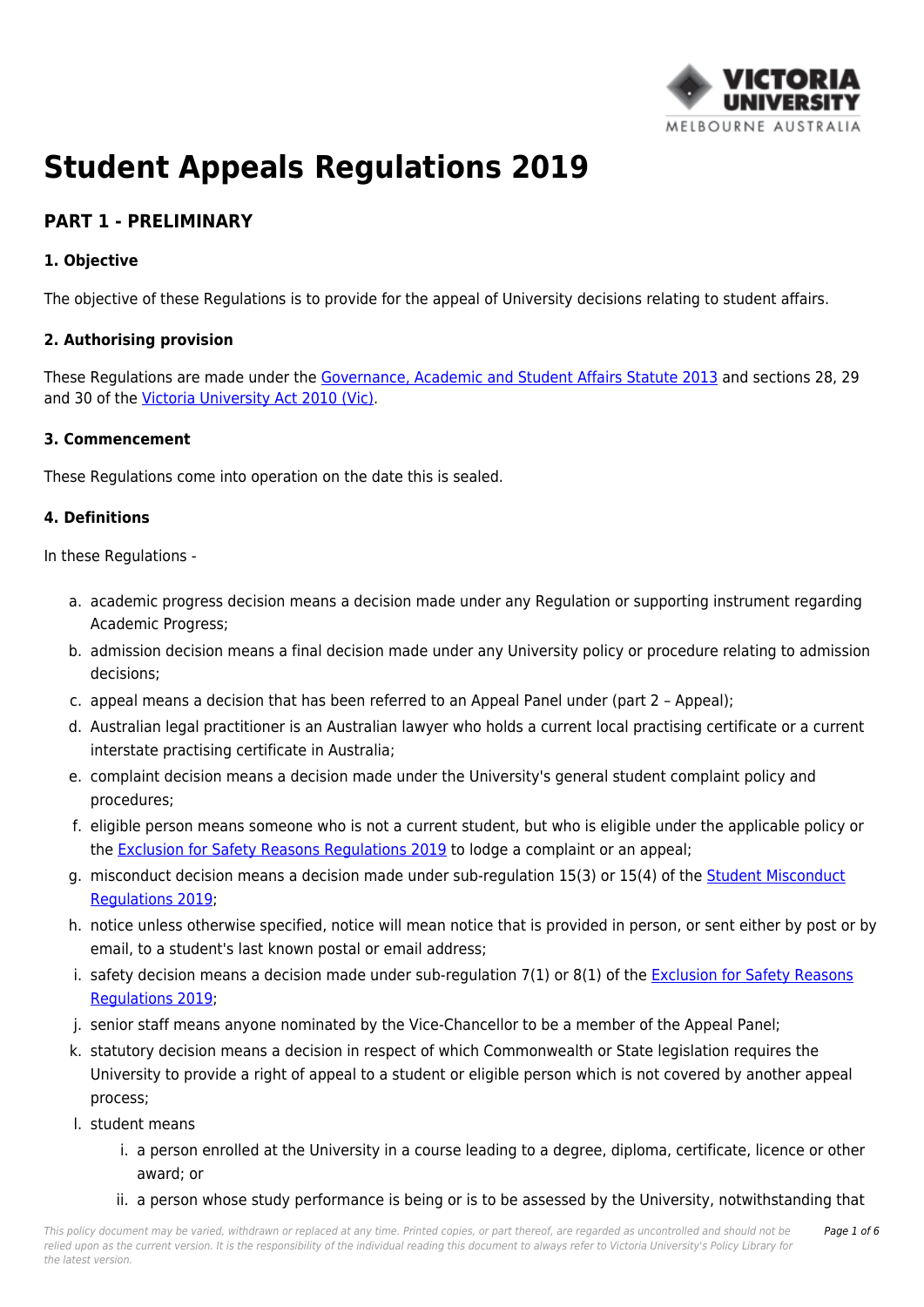such a person is not enrolled at the University in a course leading to a degree, diploma, certificate, licence or other award;

Note

The above definition of student is from section 3 of the [Victoria University Act 2010 \(Vic\)](https://policy.vu.edu.au/directory/summary.php?legislation=4) and Council Resolution C2010 - 070;

m. University business day means any weekdays on which the University is open for normal business and includes semester breaks, study and examination periods, and any public holidays not observed by the University (e.g., Labour Day). It excludes all weekend days, public holidays that are observed by the University and University Holidays declared on an annual basis (such as Easter Tuesday and Christmas shutdown periods).

# **PART 2 - APPEAL**

## **5. Appealable decisions**

A student or other eligible person may appeal decisions regarding -

- a. a misconduct decision;
- b. a safety decision;
- c. a complaint decision;
- d. an academic progress decision; and
- e. a statutory decision.

unless a specific appeal process exists under the relevant University Policy or Regulation.

# **6. Grounds for appeal**

An appeal must be on one or more of the following grounds -

- a. the existence of new relevant material of a significant nature, being relevant material that was not reasonably available to the student or eligible person prior to the original decision being made and which is inherently different from material that was available;
- b. there was a misapplication of procedure resulting in some real disadvantage to the student or eligible person that was the subject of the decision;
- c. the decision was manifestly wrong or manifestly excessive; or
- d. there was a bias or a conflict of interest on the part of the original decision maker or decision makers.

# **7. Lodgement of notice of appeal**

(1) A student or eligible person who wishes to appeal a decision under regulation 5 must lodge a notice of appeal with the Secretariat of the Appeal Panel within 20 University business days of the original decision.

(2) The notice of appeal must clearly state the ground or grounds for appeal, summarise the basis for each ground or grounds and include any relevant material on which the student or eligible person wishes to rely.

# **8. Appointment of Appeal Panel Chair**

Upon receipt of a notice of appeal that meets the form prescribed, the Vice-Chancellor will appoint an Appeal Panel Chair as soon as practicable and within five University business days of the notice of appeal being lodged (unless there are extenuating circumstances).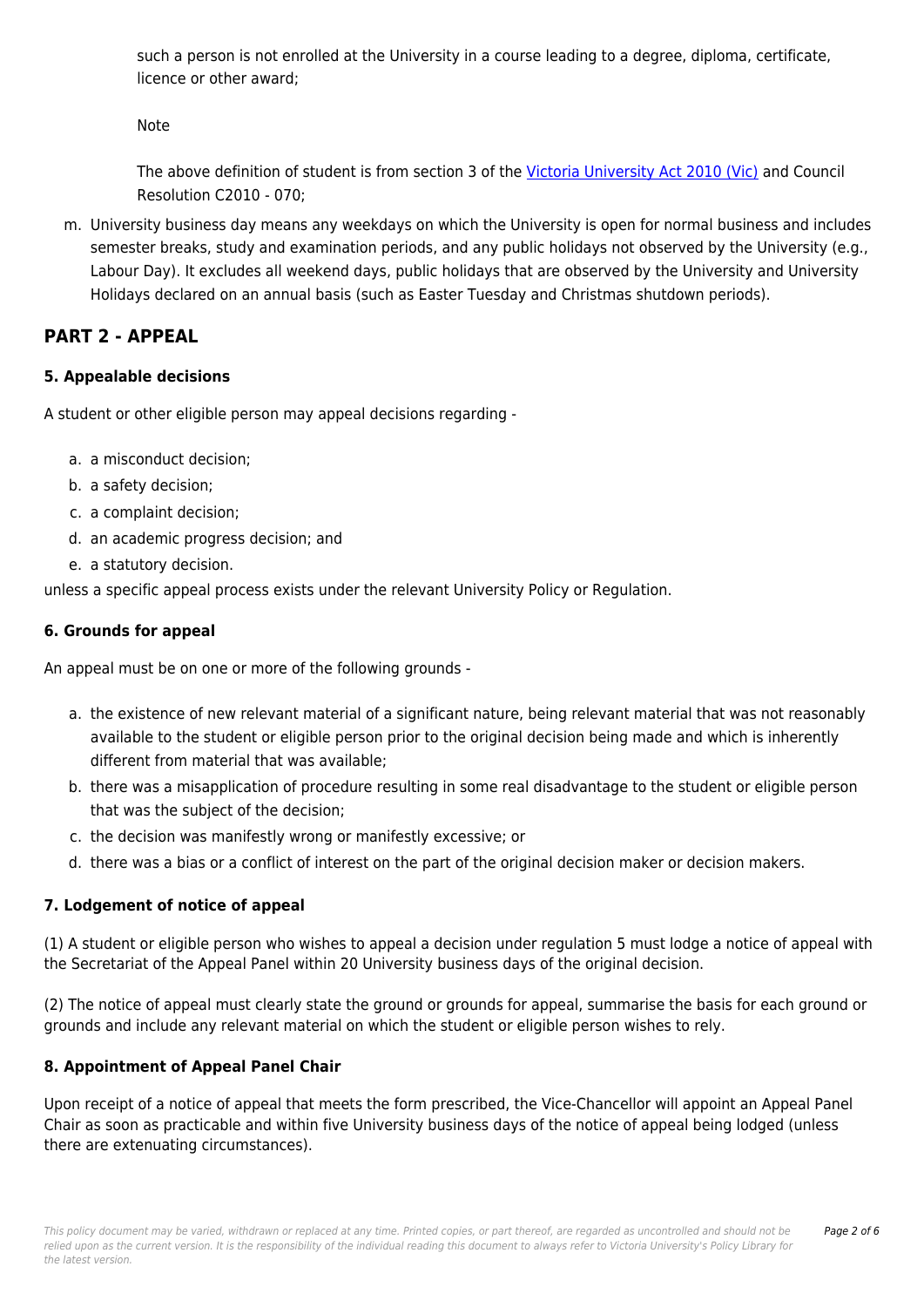## **9. Functions of the Appeal Panel Chair**

(1) The Appeal Panel Chair will consider the notice of appeal and any relevant supporting documents and take any of the following actions:

- a. if she or he considers that the appeal lacks merit, the Chair may dismiss the appeal without referring the matter to the Appeal Panel for hearing;
- b. if she or he considers that a clear error or procedural deficiency has occurred, the Chair may remit the matter back to the original decision maker/s for reconsideration, with guidance on how to remedy the error or procedural deficiency; or
- c. refer the appeal to the Appeal Panel for hearing in accordance with regulation 11.

(2) Having regard for the need for fairness to both the University and the student or eligible person and pending the final determination of the matter, the Chair may also make one or more of the following interim directions:

- a. to suspend the implementation of the decision that is the subject of the appeal;
- b. to temporarily withdraw permission for the student to participate in a University activity or use or enter all or particular University premises or facilities where they consider it necessary for the maintenance of good order; or
- c. any other direction that may be reasonable in all the circumstances.

### **10. Appeal Panel composition**

(1) If the Appeal Panel Chair refers an appeal to the Appeal Panel, the Secretariat of the Appeal Panel will appoint members of the Appeal Panel. The Appeal Panel must consist of three persons (including the Chair) as follows -

- a. in the case of an appeal relating to non-academic matters, two members must be senior staff of the University;
- b. in the case of an appeal relating to academic matters, two members must be academic staff currently serving on the Academic Board;

Notwithstanding regulation 10(1)(a) and regulation 10(1)(b),

- c. where an appeal is brought by a student enrolled in a graduate program, one member of the Appeal Panel must be the President of Victoria University Post-Graduate Association (VUPA) or a student nominated by the President of VUPA;
- d. where an appeal is brought by a student not enrolled in a graduate program, one member of the Appeal Panel must be the President of Victoria University Student Union (VUSU) or a student nominated by the President of VUSU; and
- e. where an appeal is brought by a student who is enrolled in an offshore campus, one member of the Appeal Panel must be a nominee nominated by the most senior officer responsible for the University's international operations.

(2) Where an appeal involves both academic and non-academic matters, the matter will be treated as an academic matter for the purposes of the composition of the Appeal Panel.

(3) Wherever practical, the membership of the Appeal Panel will remain the same throughout the hearing of the matter notwithstanding any adjournment.

(4) The Appeal Panel must not include anyone who has, or who may reasonably be perceived to have, a bias or conflict of interest in the matter.

## **11. Appeal Hearing**

(1) A student or eligible person making an appeal will receive at least 10 working days' notice of the hearing of the

Page 3 of 6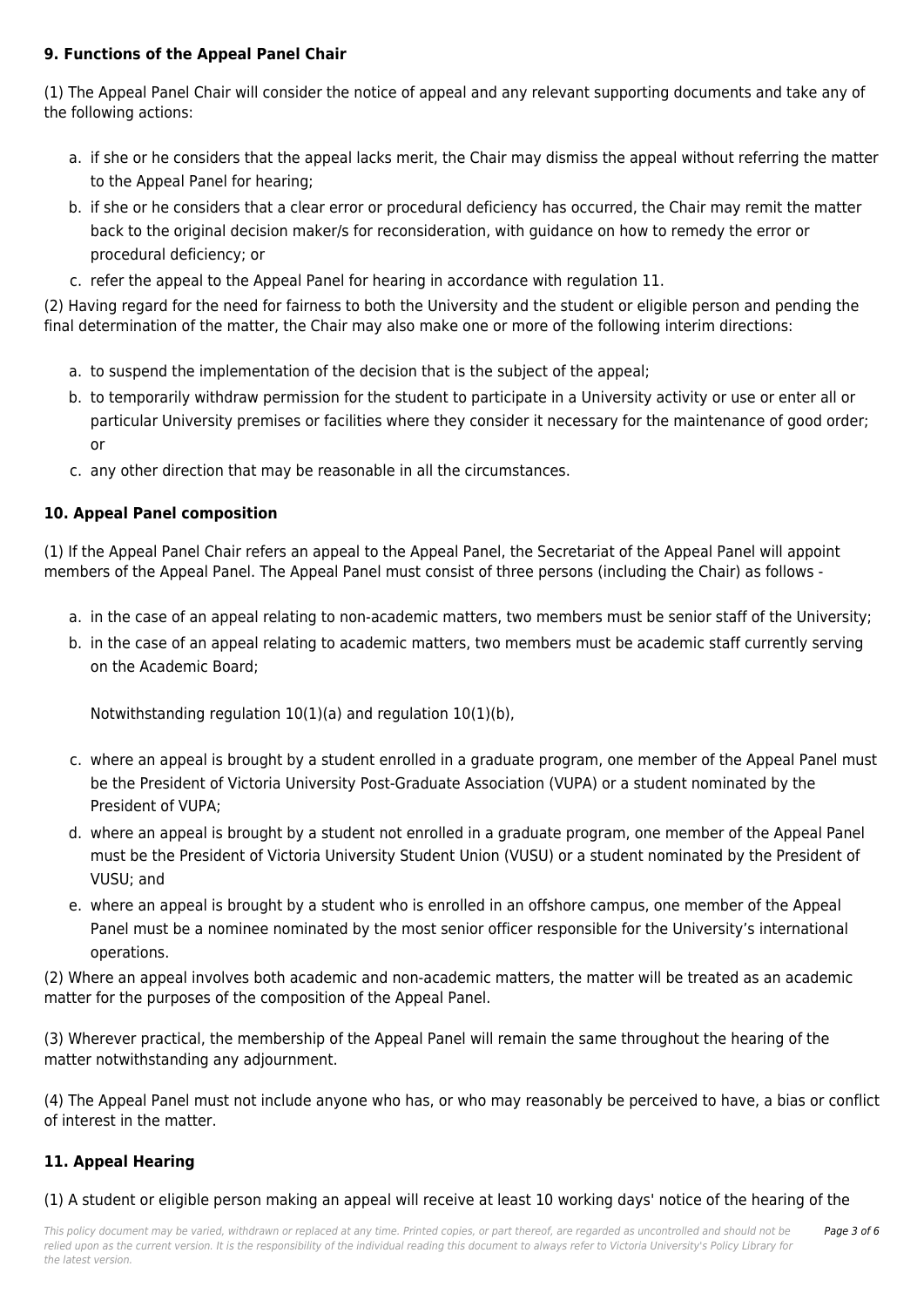appeal unless the student or eligible person agrees to a shorter period of notice.

(2) In determining an appeal, the Appeal Panel –

- a. will make a majority rule decision;
- b. will act impartially and fairly in all circumstances;
- c. may follow any procedure it considers appropriate;
- d. will not be bound by legal rules of evidence, technicalities or legal forms, and may inform itself in relation to any matter in any manner it thinks fits;
- e. will give the student or eligible person the opportunity to present material and submissions (either in person or in writing) in support of the appeal and to respond to any other material relating to the appeal;
- f. will consider any material presented or made available to it; and
- g. will allow the student or eligible person to have a support person and/or to be assisted with the preparation and presentation of their case by a student advocate, provided that the support person or student advocate is not –
	- i. an Australian legal practitioner, unless with leave of the Chair; or
	- ii. involved or alleged to be involved in the matter being determined.

#### **12. Decision**

(1) Following the hearing of an Appeal Panel must –

- a. allow the appeal in whole or in part; or
- b. dismiss the appeal.

(2) If the appeal is dismissed, the Appeal Panel must confirm the original decision.

(3) If the appeal is allowed in whole or in part, the Appeal Panel may –

- a. set aside any decision or sanction; or
- b. substitute or vary any decision or sanction.

(4) The Appeal Panel via the Secretariat of the Appeal Panel must, as soon as practicable after a decision is made and within five University business days, give notice in writing of the Appeal Panel's decision and the reasons for that decision to –

- a. the student or eligible person;
- b. the original decision makers:
- c. the manager responsible for University Governance; and
- d. the Director of Student Administration.

#### **13. External appeal**

(1) The decision of the Appeal Panel will be final.

(2) This does not preclude a student seeking an external review of a University decision or process by an appropriate, independent external body such as the Victorian Ombudsman.

# **PART 3 – REVOCATION**

#### **14. Revocation and transitional arrangements**

(1) The Student Appeals Regulations 2014 are revoked.

(2) Without limiting the meaning of sub-regulation (1), any process which commenced under the former regulations

Page 4 of 6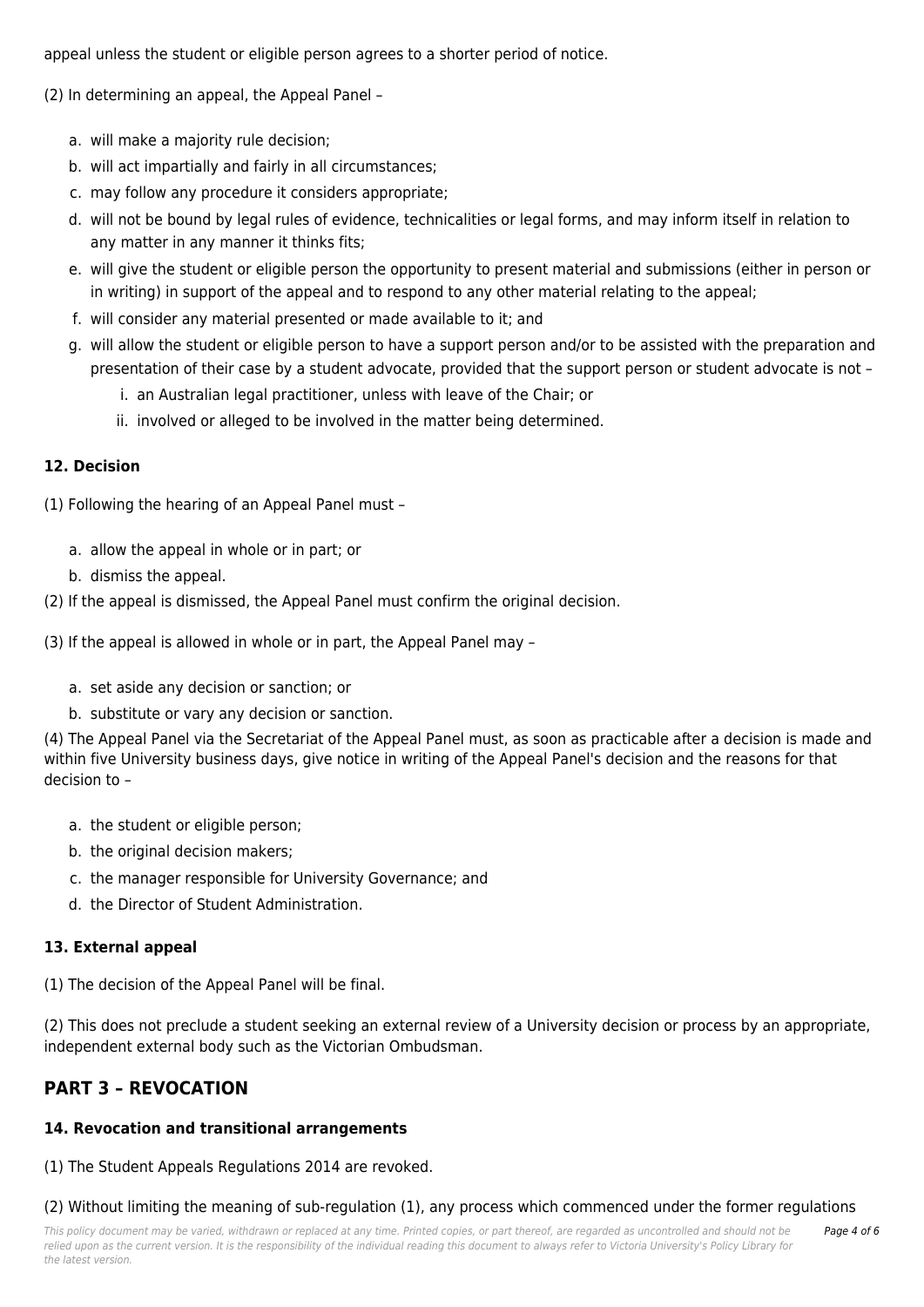must be dealt with under the former regulations and as though these regulations had not been made.